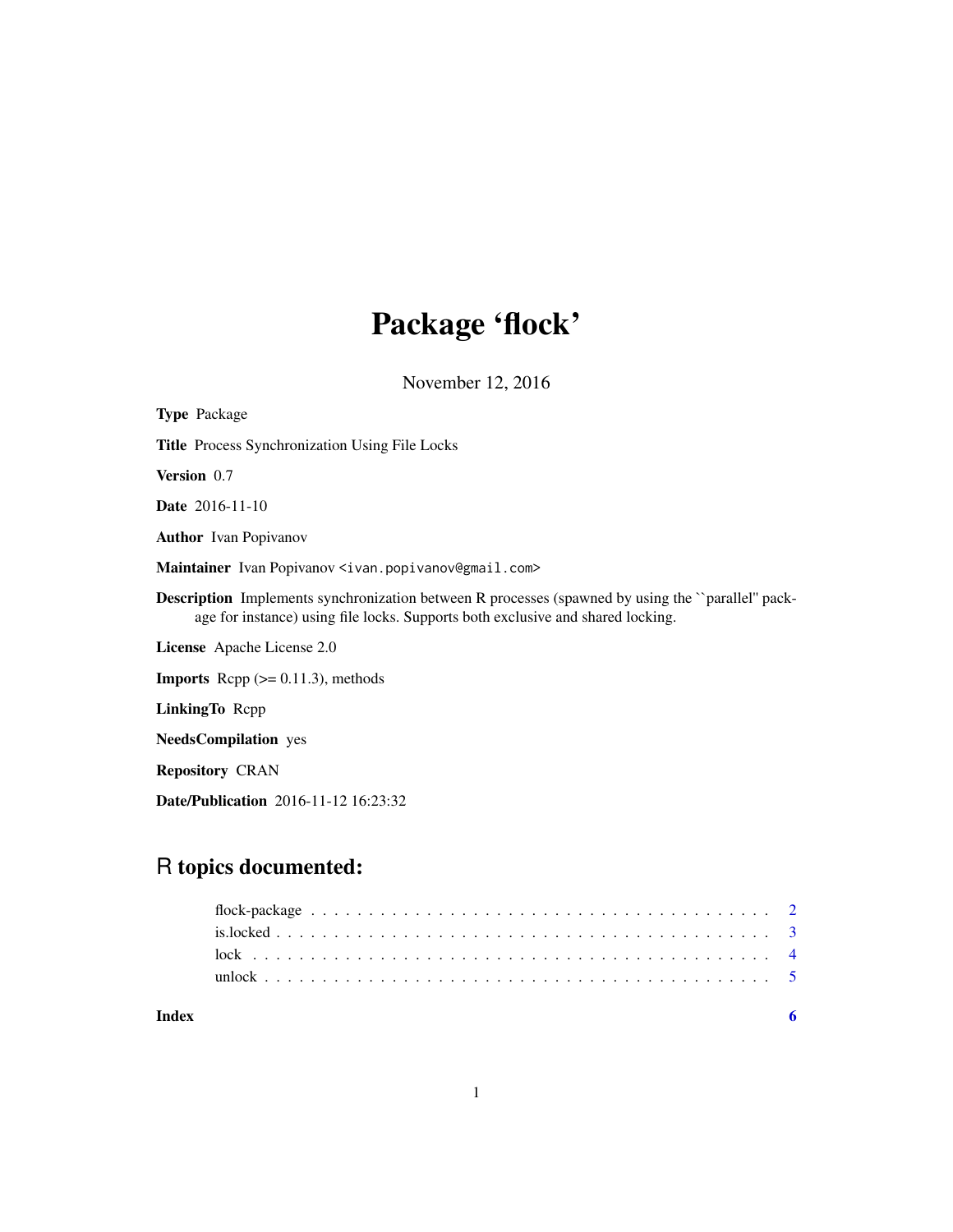<span id="page-1-0"></span>

#### Description

Enables synchronization between R processes using a file lock. Supports both exclusive (writer) and shared (readers) locks.

On UNIX, the implementation relies on the fcntl system call. While on Windows, the LockFileEx/UnlockFileEx APIs are used.

#### Details

| Package: | flock              |
|----------|--------------------|
| Type:    | Package            |
| Version: | 0.6                |
| Date:    | 2014-11-24         |
| License: | Apache License 2.0 |

#### Author(s)

Ivan Popivanov

Maintainer: Ivan Popivanov <ivan.popivanov@gmail.com>

# Examples

```
## Not run:
require(DBI)
require(flock)
require(RSQLite)
require(parallel)
dbpath <- tempfile()
con <- dbConnect(RSQLite::SQLite(), dbname=dbpath)
df \leftarrow data-frame(value = 0)dbWriteTable(con, "test", df)
dbDisconnect(con)
write.one.value <- function(val, lock.name=NULL) {
   if(!is.null(lock.name)) {
      file.lock = lock(lock.name)
  }
  # The three lines below are the "critical section"
  con <- dbConnect(RSQLite::SQLite(), dbname = dbpath)
```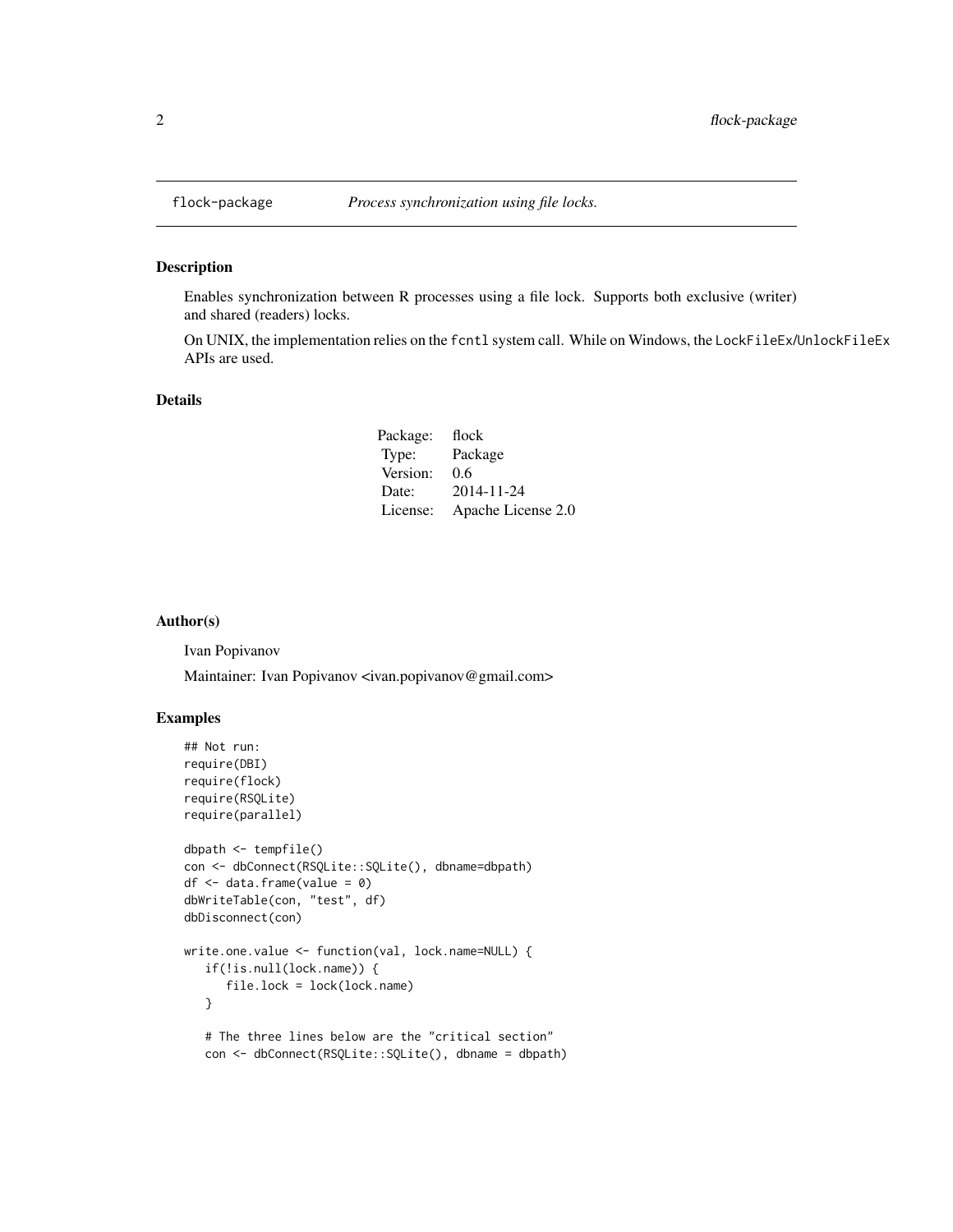#### <span id="page-2-0"></span>is.locked 3

```
dbWriteTable(con, "test", data.frame(value = val), append = TRUE)
   dbDisconnect(con)
   if(!is.null(lock.name)) {
      unlock(file.lock)
   }
}
lock.name = tempfile()
# Run the parallel database updates with two cores
mclapply(1:100, write.one.value, mc.cores=2, lock.name=lock.name)
# To see the failing scenario, run (on a multi-core system):
# mclapply(1:100, write.one.value, mc.cores=2)
## End(Not run)
```
is.locked *Locking/Unlocking*

#### Description

Checks whether a lock has been obtained.

#### Usage

is.locked(file.lock)

#### Arguments

file.lock The lock as an object of type FileLock.

#### Author(s)

Ivan Popivanov

#### Examples

```
## Not run:
require(flock)
file.lock = lock("~/file.lock")
# Critical section code goes between here and the unlock call
if(is.locked(file.lock)) {
  print("Got the lock!")
}
unlock(file.lock)
## End(Not run)
```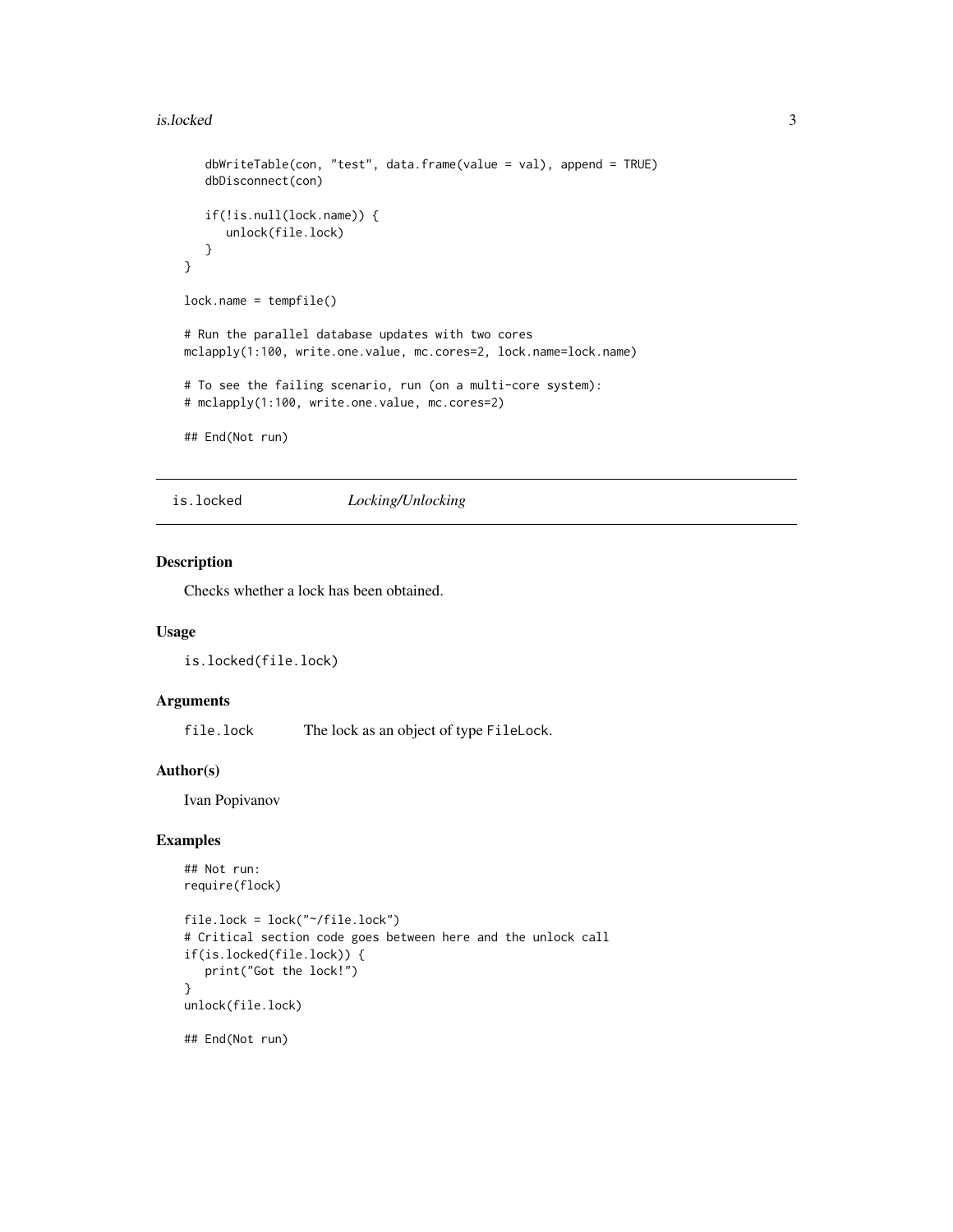<span id="page-3-1"></span><span id="page-3-0"></span>

# Description

Locks a file in exclusive or shared mode.

# Usage

lock(path, exclusive = TRUE)

# Arguments

| path      | Character. The path.                         |
|-----------|----------------------------------------------|
| exclusive | Logical. The lock type, exclusive or shared. |

# Details

The file is created if it doesn't exist.

#### Value

Returns an object of type FileLock, which is to be used for the unlock call.

# Author(s)

Ivan Popivanov

# Examples

## Not run: require(flock)

file.lock = lock("~/file.lock") # Critical section code goes here unlock(file.lock)

## End(Not run)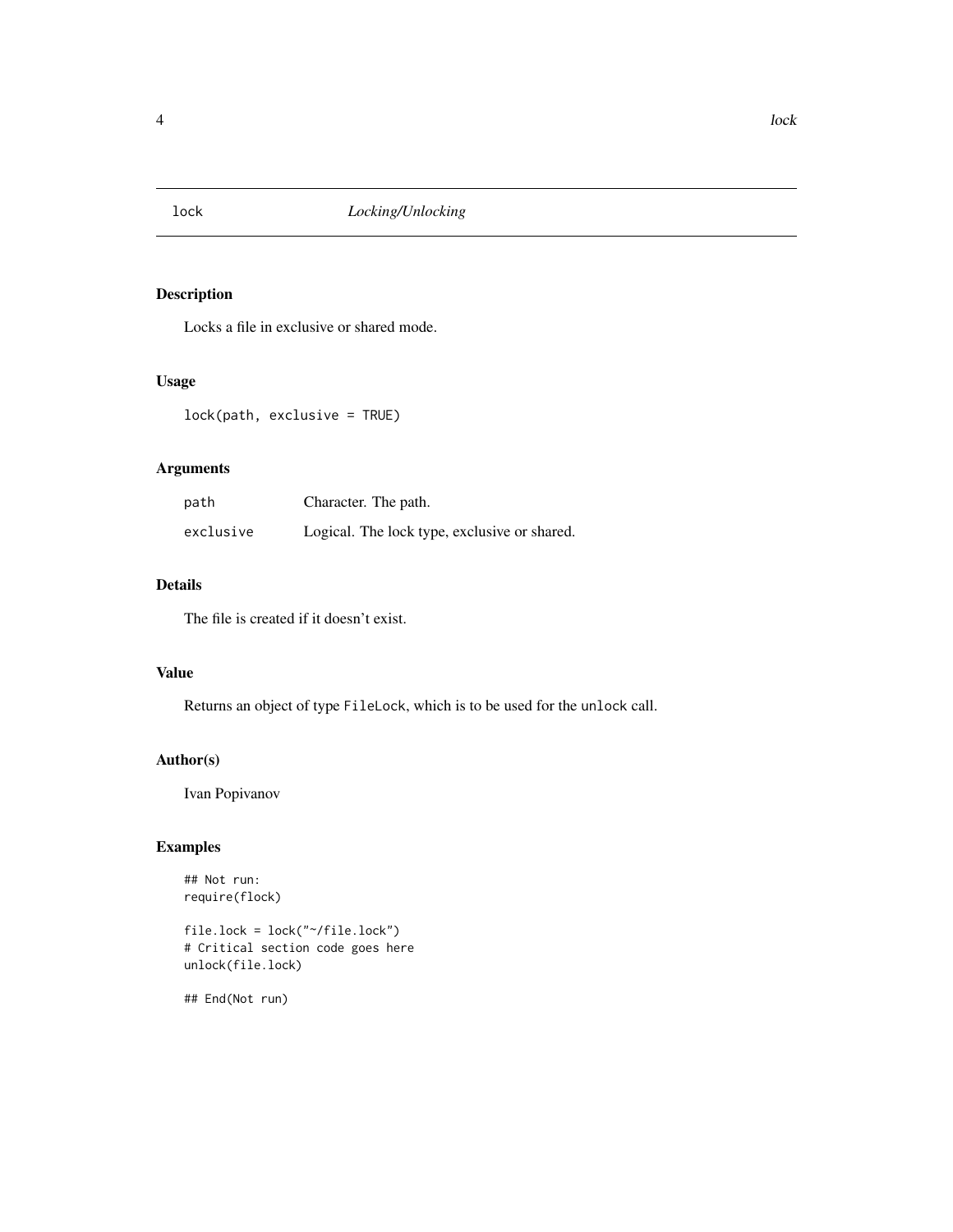<span id="page-4-0"></span>

# Description

Unlocks a file previously locked via lock.

# Usage

unlock(file.lock)

# Arguments

file.lock The FileLock object returned by lock.

# Author(s)

Ivan Popivanov

# See Also

[lock](#page-3-1)

# Examples

## Not run: require(flock)

file.lock = lock("~/file.lock") # Critical section code goes here unlock(file.lock)

## End(Not run)